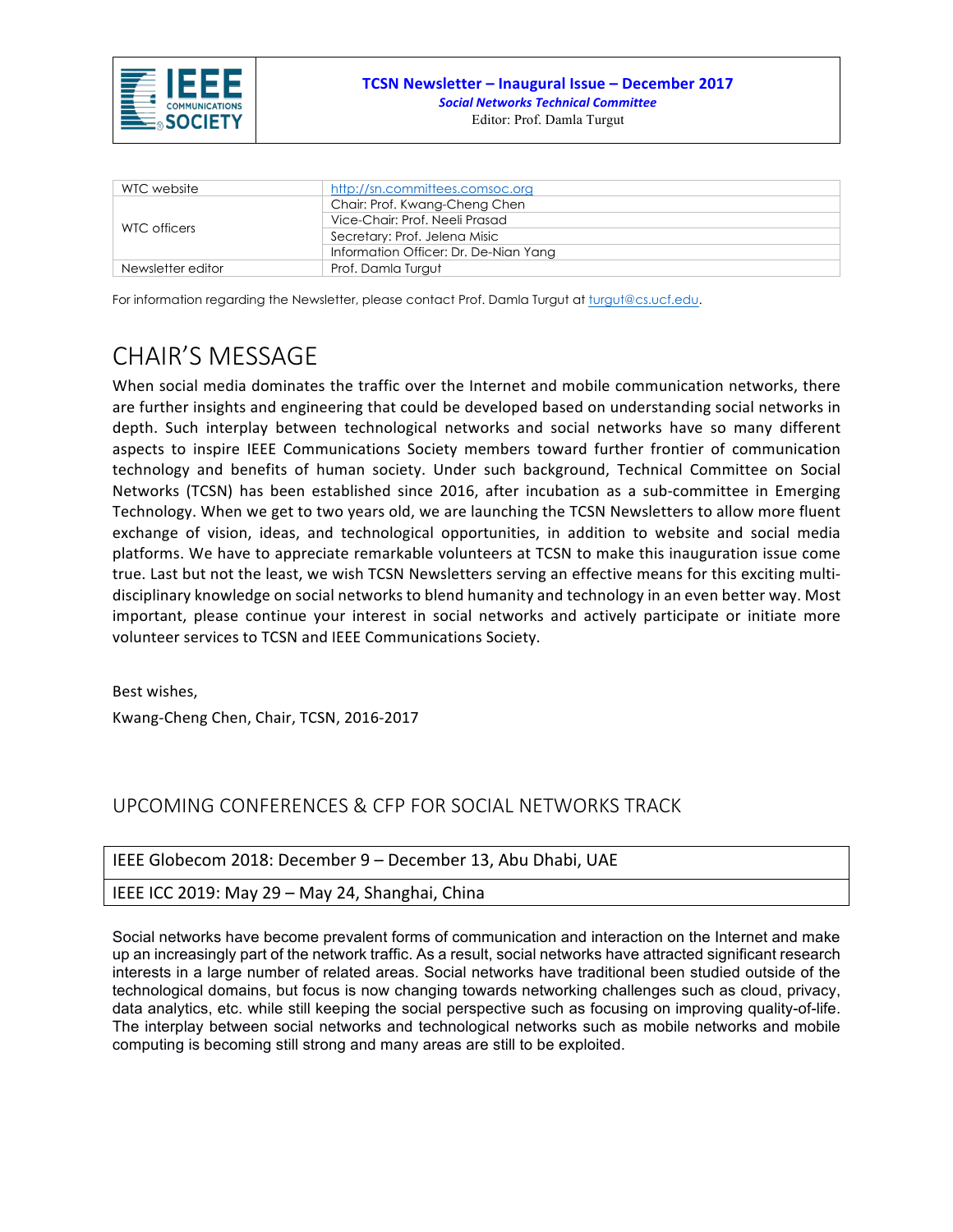

### SECURITY IN SOCIAL NETWORKS

*MOHSEN GUIZANI, FELLOW OF IEEE PROFESSOR AND CHAIR, ECE DEPARTMENT UNIVERSITY OF IDAHO, ID, USA*

We have all heard about the recent security breaches targeting big entities such as Equifax, Yahoo, LinkedIn, and Federal Organizations such as DNC. These breaches have compromised millions of individuals' data such as SSN, date of birth, and credit history. Social networks have become a primary tool in the day-to-day communication and networking. This becomes the new target in the security war. Here, we will attempt to highlight the common breaches that can cause havoc in social networks and discuss ways of protecting your personal data.

There are numerous benefits in sharing and communicating through social networks. Sites like Facebook, Twitter, Google +, and many others bring us together in the digital age. With the benefits come many risks. Historically, social networking sites were not prone to hackers. Recently, social network platforms have been built in ways that peak the interest of hackers. Users' increased personal data input can become a big risk with a simple click of a disguised advert link. It is important to take extra precautions to make sure personal information does not get into the wrong hands.

To keep yourself and your information safe, pay careful attention to your online activity. Avoid posting personal information about your bank account(s), full address, birthdate, and your children's personal information. You should also avoid clicking on email links that request personal information received from people you do not know. Before clicking on anything, be sure you know where it is coming from. Some of these emails contain attachments, that may have embedded malware using "rootkits" that are more difficult to remove even after cleaning out your computer/smart device(s). In addition, protect your identity by having strong passwords and be careful with your status updates; post less information on your social accounts—the lesser the better!; avoid posting specific travel plans until after getting back home; be selective on status updates by selecting certain groups (e.g., family); and do not ignore any security settings or updates that can always strengthen the privacy of your information.

These simple steps can ensure that you enjoy communicating on social networks without the risks of compromising your personal information.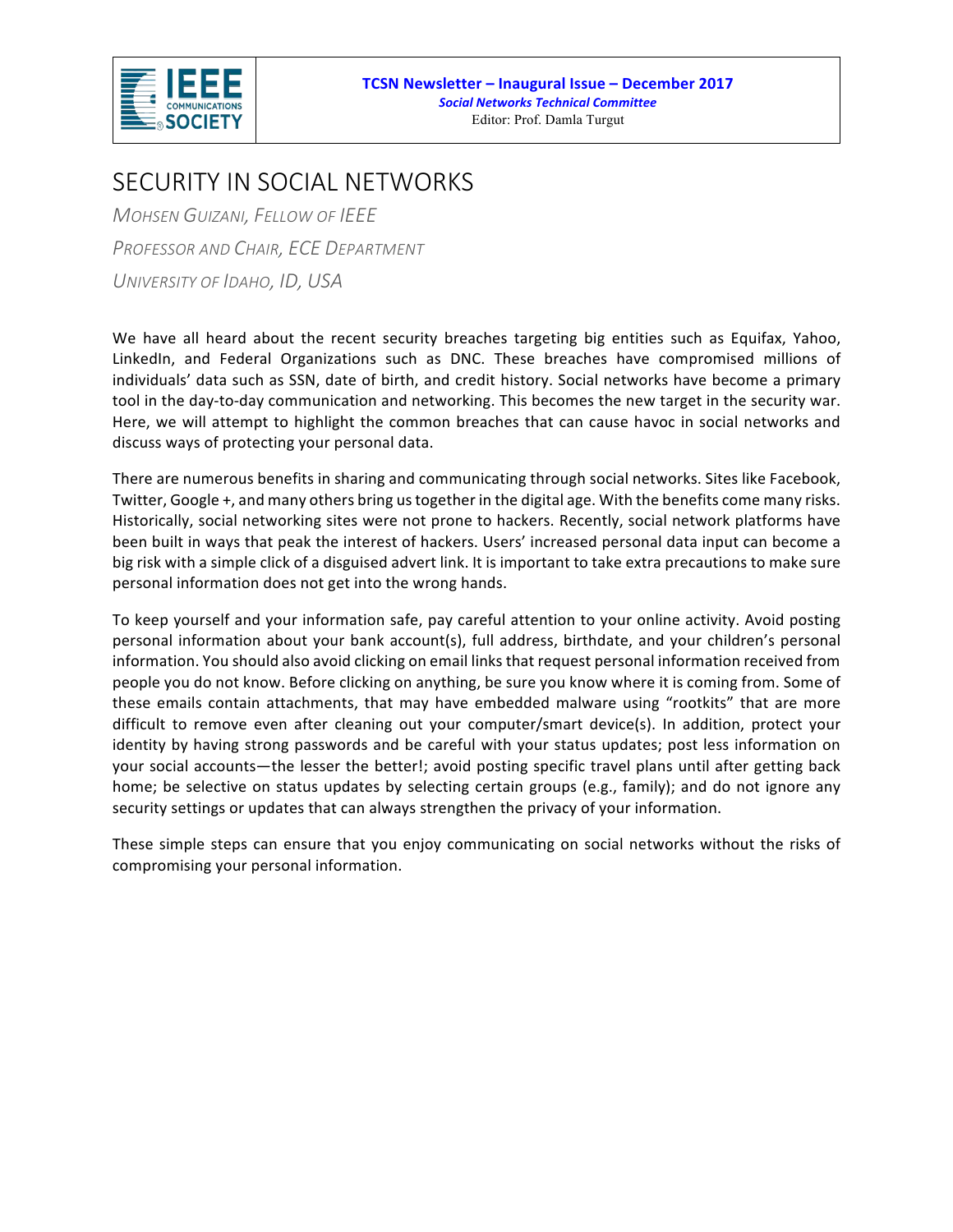

# NEXT GENERATION AUTOMOTIVE CYBERSECURITY WITH SOFTWARE DEFINED PERIMETER AND BLOCKCHAIN

*MAHBUBUL ALAM, CTO AND CMO, MOVIMENTO GROUP*

*JUNAID ISLAM, CTO, VIDDER*

The emergence of autonomous vehicles is radically changing the automotive business. This change is bringing in new revenue generation opportunities for the whole industry, but with it, also new risks specifically cybersecurity. Since autonomous vehicles are completely dependent on connected software for all aspects of their operation, they are vulnerable to a broad spectrum of cybersecurity attacks. As we see in the news every day, even well-established sectors like the financial industry and government agencies are still struggling to deal with the same issues. Subsequently, the automotive industry will actually have to leapfrog existing approaches to cybersecurity to ensure that all existing threats are mitigated but also that future "unknown" threats are prevented. Automotive cybersecurity is much more than ransom, data breach, stolen personal records, etc. - it is about the safety of our lives!

The recent sanction of an automotive-specific cybersecurity bill in the US congress, H.R. 3388 also known as the "Self Drive Act", and the Senate's advancements on the AV START Act have sent a clear signal that the automotive industry needs to get serious about cybersecurity. The immediate security risks to connected cars and long-term risks to autonomous vehicles must be addressed. The "Self Drive Act" outlines the cybersecurity plan for autonomous driving systems.

Traditionally, the automotive industry only adopts mature technology. Unfortunately, the rapid pace of software development requires the automotive industry to become more innovative with respect to how it views software. More importantly, the dramatic increase in cybersecurity attacks demands cooperation among OEMs, Tier-1 suppliers, software developers and cybersecurity firms at a scale that has never been reached before. Today's automotive cybersecurity solutions in the marketplace are at best an afterthought. There are still many unanswered questions including how to safeguard internal vehicle systems from attacks, ensure data integrity while also providing data privacy and secure vehicle-to-cloud communications in millions of vehicles that each supports hundreds of ECUs, sensors, domain controllers, radars, LiDAR and ADAS. In order to deliver cybersecurity solutions to address these specific questions for connected and autonomous vehicles, a number of factors must be considered such as scaling globally to a massive number of vehicles, detecting software tampering and malware, support an array of telematics, information and safety applications, enabling precision access control to vehicle software suppliers and meeting regional safety, privacy and driving regulations.

Fortunately, there are two new emerging technologies, Software Defined Perimeter (SDP) and Blockchain, that offer a path forward. SDP enables the provisioning of secure communications between the software process within the vehicle and cloud-hosted applications while Blockchain enables secure messaging. By combining the any-to-any connectivity of the SDP with the scale of the Blockchain, an efficient cyber security model for connected and autonomous vehicles can be created.

In order to further provide secure connected and autonomous vehicles in a systematic manner and provide the required safety, a number of practices should be adopted: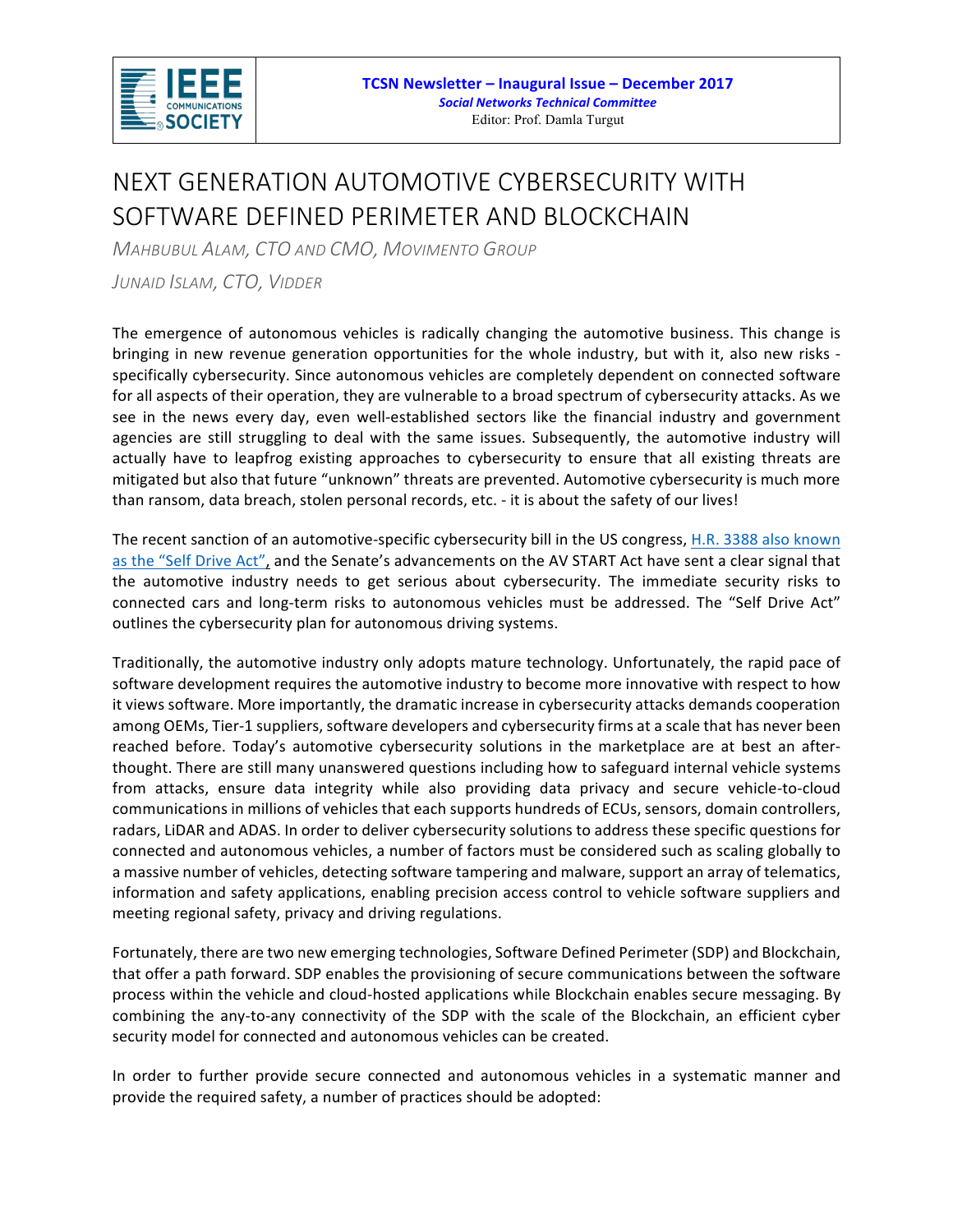

- 1) Incorporate an industrywide Automotive Cybersecurity Lifetime (from cradle to grave) Compliance Certification program. Make cybersecurity a mandatory part of a vehicle's product development process.
- 2) Establish a joint automotive cybersecurity taskforce that is responsible for proactive prevention, mitigation and correction of threats and attacks.
- 3) Provide regulatory agency access to vehicle metadata (non personally identifiable information) for random cybersecurity compliance checks and validation.

#### **What is a Software Defined Perimeter (SDP)?**

SDP is a new approach to cybersecurity that is designed to provide on-demand, dynamically provisioned secure network segmentation, that mitigates network-based attacks, by creating perimeter networks anywhere in the world, whether it is in a cloud or in a data center. The architecture comprises of three main components:

- (1) Virtual Gateway: A SDP virtual gateway is deployed in a cloud, data center or a connected gateway in the vehicle depending on the use case. This SDP virtual gateway combines the functions of a Firewall, VPN and application layer gateway in a single virtual appliance by only allowing approved software on authorized devices to connect to protected applications inside the vehicle as well as to the cloud.
- (2) Client: To allow vehicle software processes to connect to protected applications, they must utilize the SDP client which can be embedded inside e.g. an over-the-air (OTA) software management and data client. This SDP/OTA client has three distinct purposes. Firstly, it allows the automotive policy engine to determine the vehicle identity. Secondly, it allows the remote analysis of software and system processes to detect the presence of malware. And lastly, it provides a secure application layer connection between a software process or ECU inside the vehicle to a software process on a cloud application server.
- (3) Controller: Tying the SDP/OTA client and gateway together is a controller. The SDP controller functions as a hub between the client and the gateway as well as external policy systems.

The SDP's interlocked security controls protect software systems within a vehicle and their data from cybersecurity attacks. All SDP transactions are cryptographically certified to mitigate real time tampering while the architecture scales to millions of vehicles supporting billions of software modules and ECUs.

#### **What is Blockchain?**

Blockchain, also known as Distributed Ledger Technology (DLT), is a decentralized database for ledgers and transactions. Bitcoin, also known as cryptocurrency, is one of the most famous and widely adopted global virtual currencies in the world and is based on Blockchain. Users gain access to their Bitcoin balance using their private key.

Being immune to a single point of failure and security issues provides a lot of advantages to Blockchain compared to traditional databases. The main advantages of the Blockchain are its immutability, scalability with data security, high data integrity, super transparency (all nodes have visibility into every messaging/transaction metadata) and its ultra-low cost per message/transaction making it very suitable to e.g. micro-payments. Deployments of Blockchain can be either public or private, where, in a public Blockchain (permission-less), any node on the Internet can read from and write to the ledger with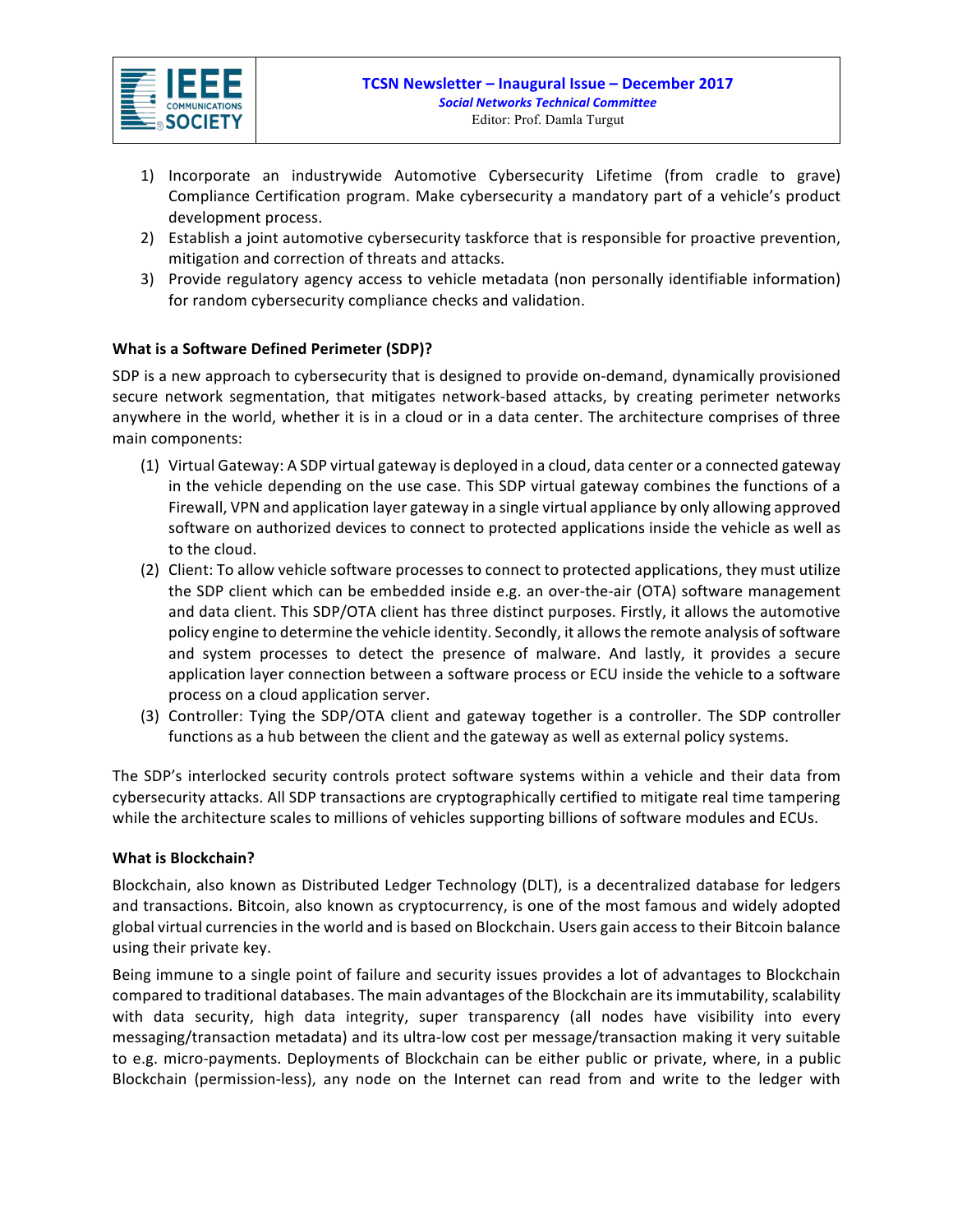

appropriate application whereas, in a private Blockchain, all the nodes in the network are known and have explicit permission to read and write the ledger.

The above-mentioned Blockchain characteristics make it ideal for automotive use cases and OEMs could use a private Blockchain as a platform to enhance their overall cybersecurity for vehicles, validate software bills of materials, enable cost effective micro-payment, strengthen identity management and improve data validation. Examples include pooling of data from vehicles, fleet management, optimize business processes, enable peer-to-peer mobility sharing capabilities that can all disrupt existing business models and improve overall operations.

#### **Combining Software Defined Perimeter and Blockchain for Automotive**

Blockchain enable secure messages that can carry a wide variety of payloads from the status of sensors to the delivery of private encryption keys while an SDP provides secure in-vehicle and Internet links. Thus, blockchain messages can be used by ECUs to signal management systems on their status. If a situation requires a secure bi-directional link, an SDP connection can be provisioned from a vehicle-to-cloud resource and, once set up, Blockchain can be used to transmit messages between internal vehicle systems. The combination of SDP and Blockchain technology creates a system that is very lightweight and scalable, and yet has the ability to create secure enclaves when required. In addition to supporting telematics and safety applications, this Blockchain/SDP platform can also support multiple cryptocurrencies such as Bitcoin or Ethereum and thereby be a critical digital payment foundation for the automotive ecosystem.

A simple, but powerful example, of how short Blockchain messages and SDP connections complement each other, is the challenge of driving an autonomous vehicle in the snow. As an autonomous vehicle drives through a snowstorm, it can continuously send Blockchain status messages to cloud-based safety monitoring systems. However, if the vehicle gets stuck in the snow and is unable to dislodge itself, a secure SDP connection can be provisioned which will backhaul all the vehicle image sensors to a specialized cloud application for processing.

#### **Key Takeaways**

Both SDP and Blockchain represent the cutting edge of technology. For example, Gartner listed SDP as one of the most important new technologies in 2017 to reshape the enterprise market. Similarly, Blockchain is being adopted as a secure messaging protocol in a wide variety of applications due to its low cost and high scalability. The automotive industry could adopt both technologies as a foundation for secure OTA software/firmware/content updates, secure data exchange and autonomous driving communications. Both Blockchain and SDP are open license free public domain standards and both concepts are proven in large-scale critical deployments in areas such finance and tele communication. This restriction-free model means that there is no barrier for the automotive industry to adopt and innovative on top of them.

With attacks rising every year, cybersecurity has become one of the most important focal points for the automotive industry. A disruptive approach must be incorporated to battle the threat of against cybersecurity attacks that are becoming more sophisticated each day. With the Blockchain-based SDP, OEMs have a unique solution that can empower the global automotive industry to secure connected cars and autonomous cars with confidence.